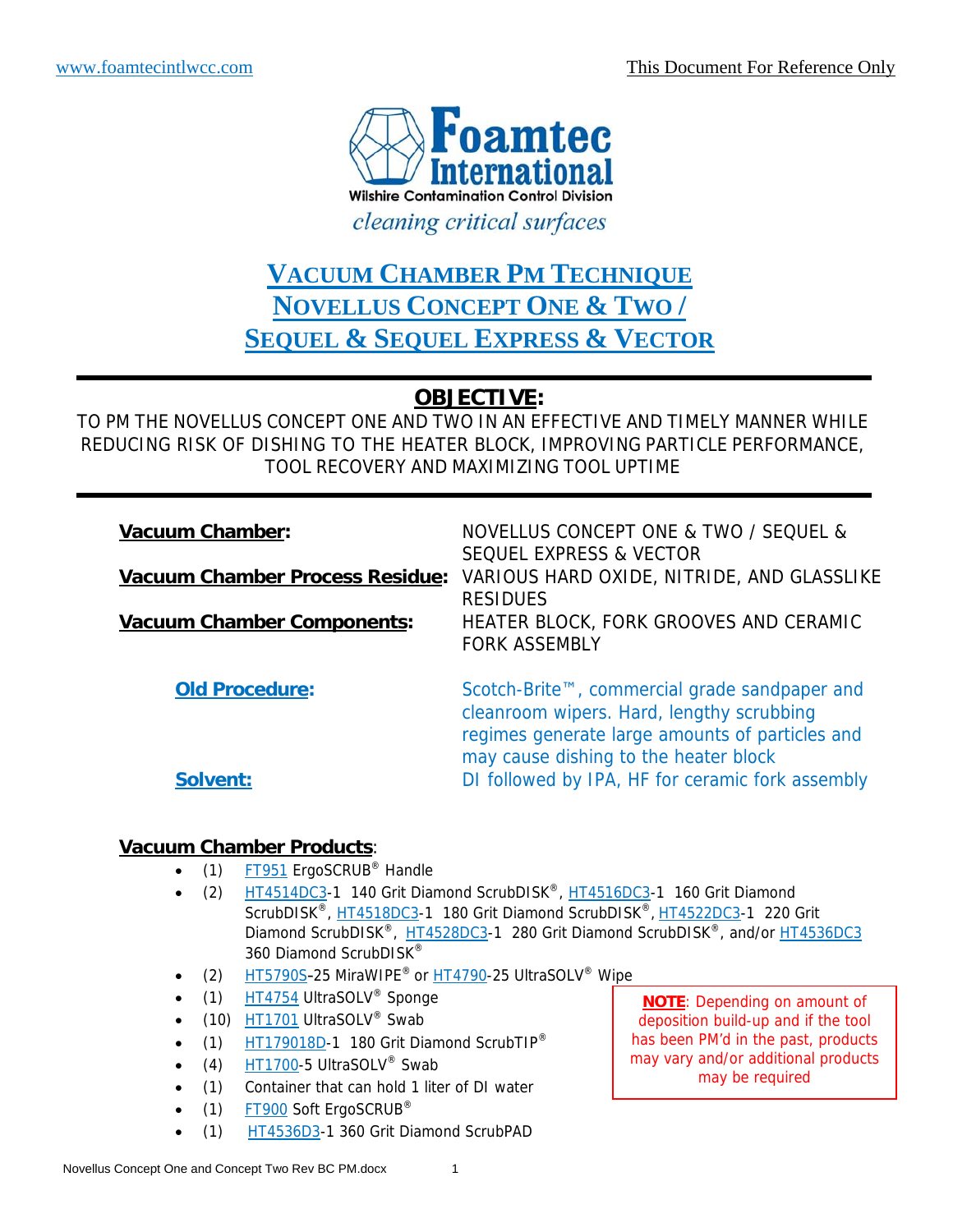#### **NOVELLUS CONCEPT ONE & TWO PM PROCEDURE:**

View "How to" instructional videos on http://www.foamtecintlwcc.com/flash/

**NOTE:** If ceramic forks need to be cleaned manually, the use of the HT4528D-10 or HT4536D-10 360 Grit Diamond ScrubPAD is recommended. This pad can also be used to speed up the cleaning of the ceramic fork groove. If the fork grooves will be cleaned manually, an additional 10 pieces of HT5790S wipers will be required

## **PRE-CLEANING THE TOOL**

**Step 1**: Use the **HT4754** UltraSOLV<sup>®</sup> Sponge to clean the lightly adhered residue on and around the showerhead, heater block and base of the tool. Immerse sponge into DI water to clear, wring-out to remove excess water (See Fig 1A)



(Fig 1 Novellus Concept I Chamber: Oxide or Nitride Films)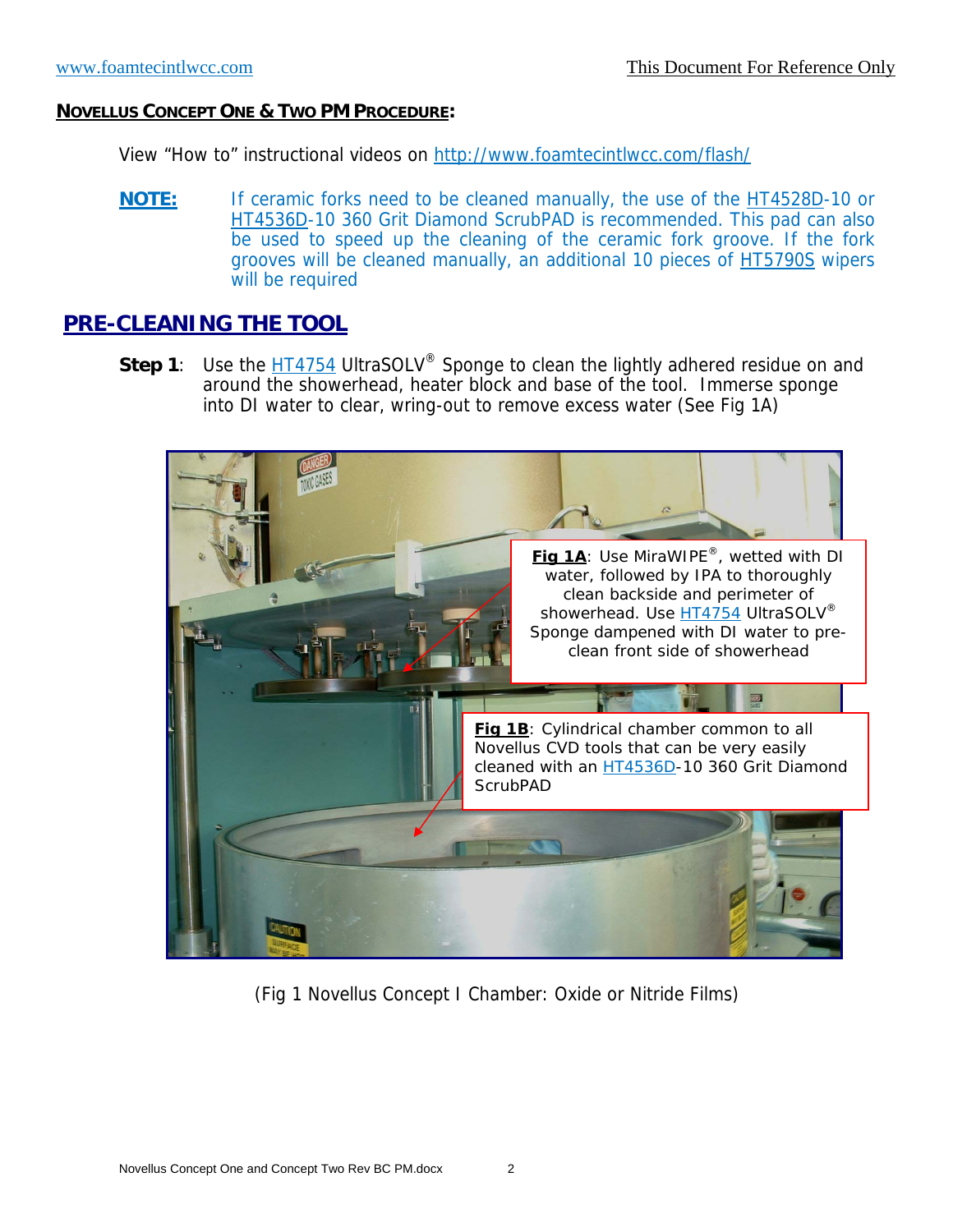## **SCRUBBING THE TOOL**

**Step 2**: If the heater block will be scrubbed with DI water, pre-clean the entire heater block with the rinsed HT4754 UltraSOLV<sup>®</sup> Sponge

> If the heater block will be scrubbed dry, assemble the appropriate ScrubDISK<sup>®</sup> and ErgoSCRUB® handle and proceed to scrub the heater block. Use a back and forth motion from the perimeter to the center of the block or a circular motion. To remove build-up from the ScrubDISK<sup>®</sup>, use the lightly dampened UltraSOLV<sup>®</sup> Sponge or HT4790 UltraSOLV® Wiper **(do not use the HT5790S MiraWIPE® Wiper for this)** and wipe the face of the ScrubDISK® in one direction (See Fig 2, 3 & 4)



loaded with deposition

ScrubDISK<sup>®</sup> across UltraSOLV® Sponge

 $\overline{\text{ScribDISK}}^{\circledR}$ 

As UltraSOLV<sup>®</sup> Sponge becomes loaded with deposition, rinse in container of DI water (See Fig 5 & 6)



**Fig 5**: UltraSOLV® Sponge loaded with deposition

**Fig 6**: UltraSOLV® Sponge free of deposition after rinse in DI water

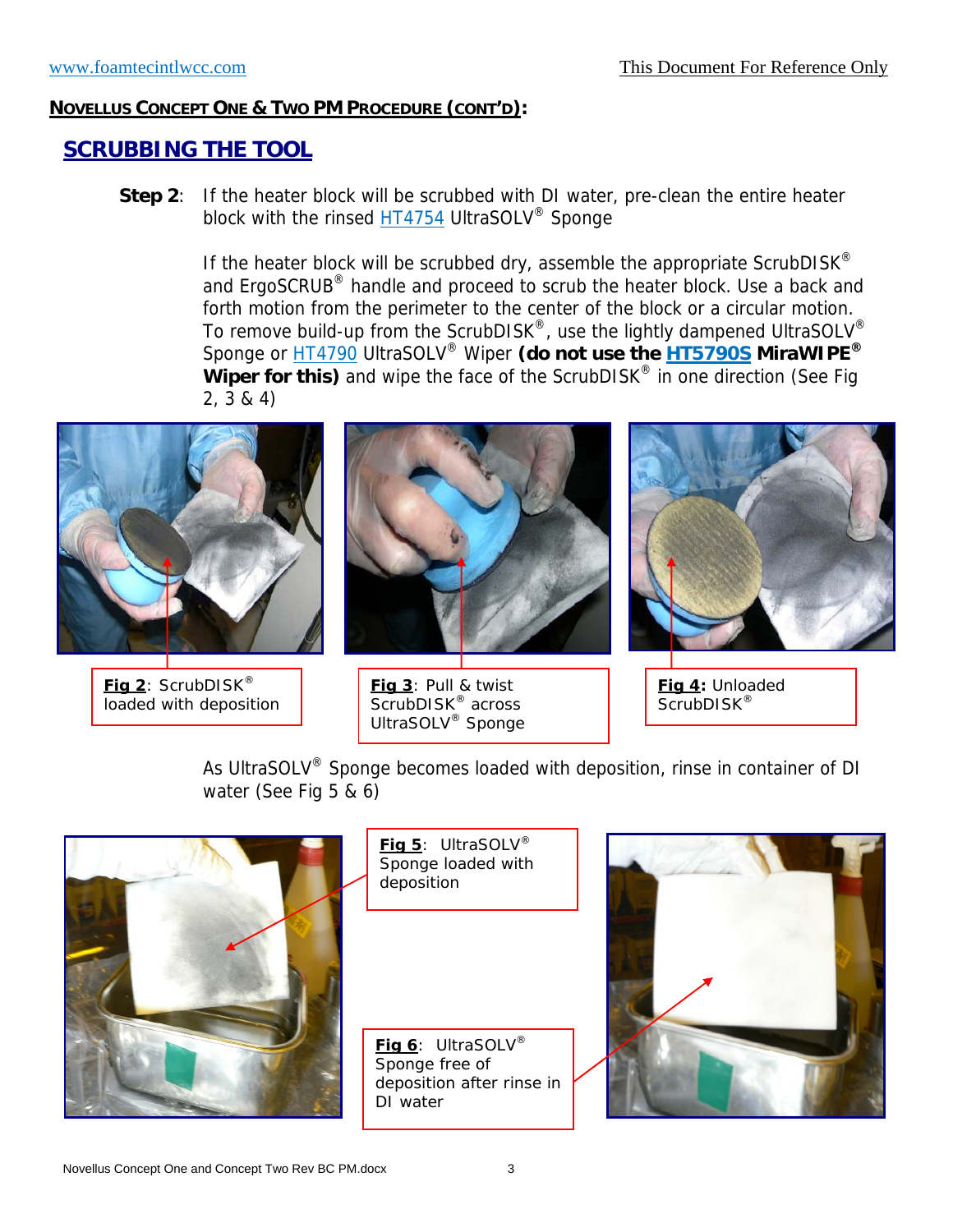Each time a section of the block has been scrubbed, thoroughly clean the section with the dampened  $H$ T4754 sponge. For best results, it is suggested to clean each section several times with the rinsed sponge

Repeat step 2 until the heater block is clean

**NOTE:** The hardness of the build-up will determine which grit (140 – 280) Grit Diamond ScrubDISK<sup>®</sup> is selected. It is recommended to start with the 280 Grit ScrubDISK<sup>®</sup> and move down until the residue is easily removed from the block, using the lightest, more uniform scrubbing motion possible (See Fig 1B)

## **SCRUBBING THE FORK GROOVES**

**Step 3**: To clean the fork groove, run the **HT179018D** ScrubTIP<sup>®</sup> up and down the fork groove until the entire residue is removed. This can be accomplished dry or wet, but in either case it will be necessary to clean the residue off the ScrubTIP<sup>®</sup> with the HT4754 UltraSOLV<sup>®</sup> Sponge or with an UltraSOLV<sup>®</sup> Wiper. If the build-up in the groove is very hard, fold it over and shape it to the groove. Run it up and down the groove using the HT179018D ScrubTIP® as a handle (See Fig 8A)

> To pre-clean the fork grooves after scrubbing, use the edge of the **HT4754** UltraSOLV® Sponge to clean the groove with DI water

## **IMPORTANT NOTE**

## **THE USE OF HT5790S MiraWIPES® DURING THE FINAL WIPE PORTION OF THE PROCEDURE IS A CRITICAL STEP TO EFFECTIVELY REMOVE PARTICLE DEFECTS FROM THE NOVELLUS**

Figure below shows how much more deposition the Foamtec International MiraWIPE $^{\circ}$  can remove from a critical surface compared to the standard fab wiper, making the MiraWIPE® Final Wipe the most **CRITICAL STEP** of the PM procedure (See Fig 7a & 7b)

**Fig 7a:** Current fab wiper after completely wiping the novellus



**Fig 7b:** Particles picked up using HT5790S MiraWIPES<sup>®</sup> after completely wiping with current fab wiper

**MiraWIPES® are the KEY STEP for DEFECT REDUCTION and IMPROVED TOOL RECOVERY.**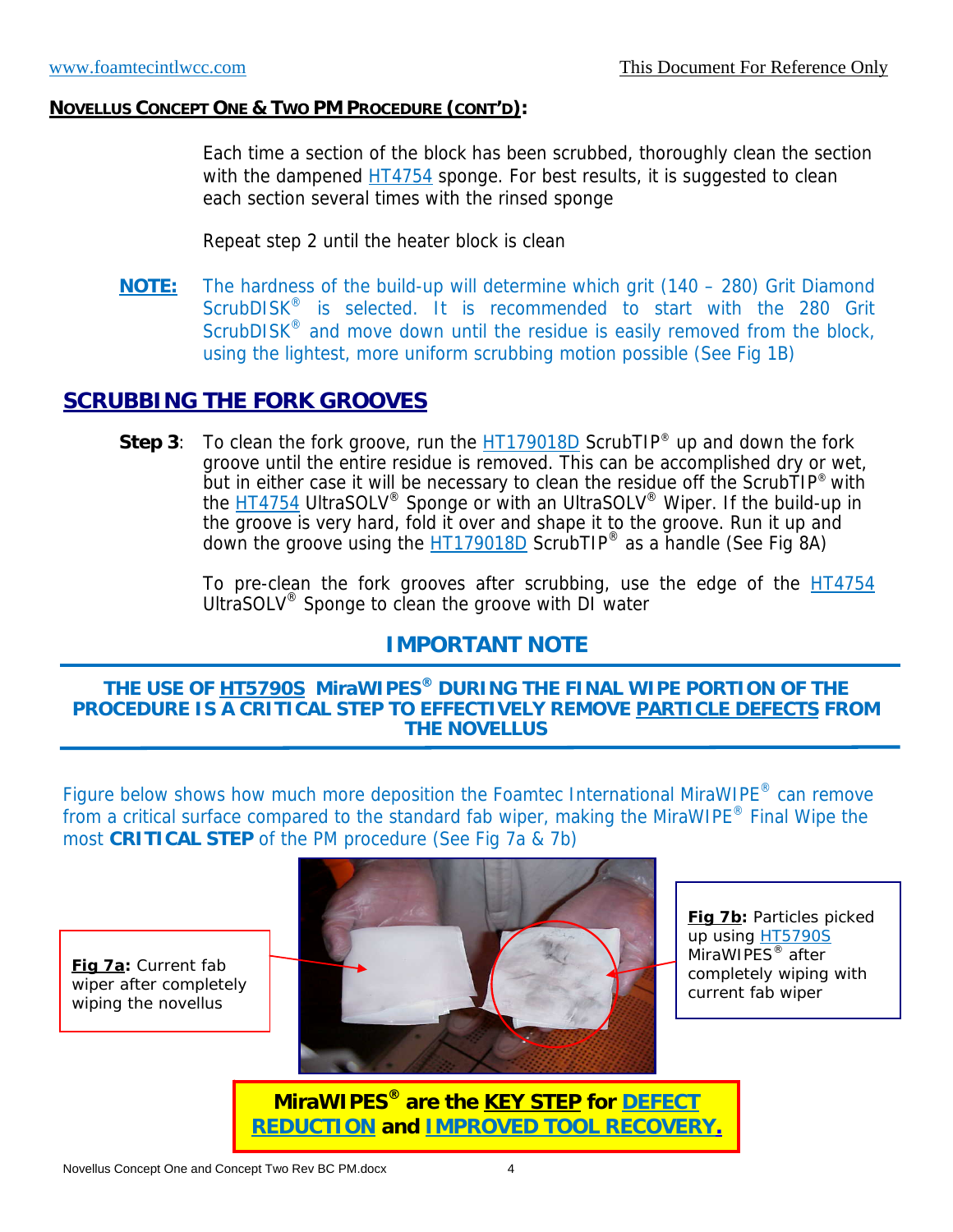**Step 4**: To finish cleaning the heater block and fork grooves, use IPA with **HT5790S** MiraWIPE<sup>®</sup> Wipers backed up by the  $H$ <sup>1700</sup> Swab to completely clean loose particles out of all the grooves. For better results, alternate back and forth between the wiper and the swab. Repeat until no visible residue transfers to the wiper or swab (See Fig 8B)

> Once the grooves are clean; use IPA on one of the wipers (HT4790 or HT5790S) to clean the block. Clean one section at a time and repeat until no visible residue transfers to the wiper

> For customers with heater blocks that have ports built into the side of the block, the HT1701 UltraSOLV<sup>®</sup> Swab wetted with IPA can clean the inside of the port



**Step 5**: The fork assembly can be cleaned with an HT4536D-10 or a HT4528D-10 ScrubPAD, depending on process residue. Choose the ScrubPAD that removes the residue with the lightest scrubbing action. The fork assembly should be cleaned wet. Pre-clean the assembly with the  $H$ <sup>14754</sup> sponge wetted with DI water. Final Clean it with an **HT5790S** wiper wetted with IPA (See Fig 8D)

Repeat until no visible residue transfers to the wiper